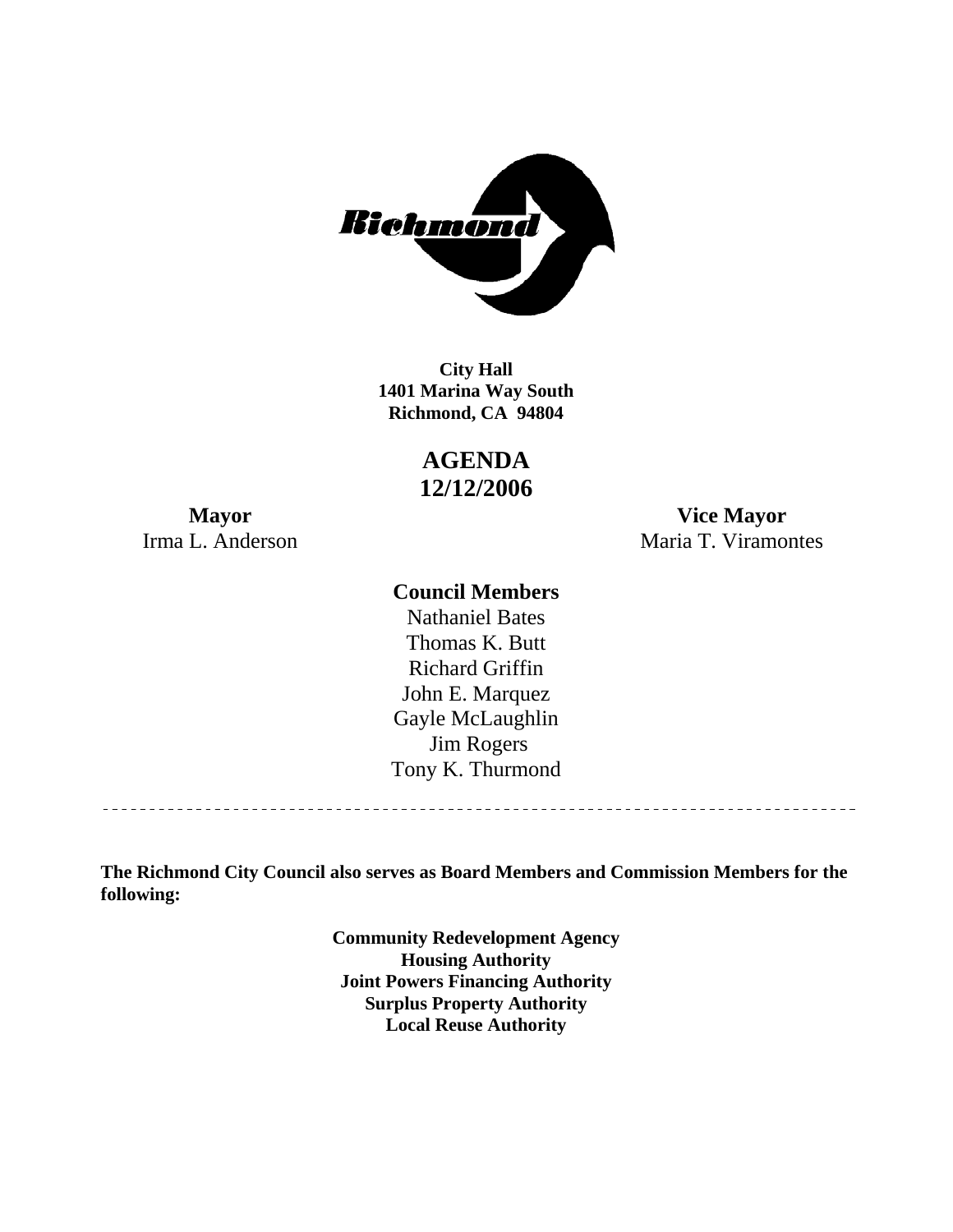# **MEETING PROCEDURES**

The City of Richmond encourages community participation at its City Council meetings and has established procedures that are intended to accommodate public input in a timely and time-sensitive way. As a courtesy to all members of the public who wish to participate in City Council meetings, please observe the following procedures:

**PUBLIC COMMENT ON AGENDA ITEMS:** Anyone who desires to address the City Council on items appearing on the agenda must complete and file a pink speaker's card with the City Clerk **prior** to the City Council's consideration of the item. Once the City Clerk has announced the item and discussion has commenced, no person shall be permitted to speak on the item other than those persons who have submitted their names to the City Clerk. Your name will be called when the item is announced for discussion. **Each speaker will be allowed TWO (2) MINUTES to address the City Council on NON-PUBLIC HEARING items listed on the agenda.** 

**OPEN FORUM FOR PUBLIC COMMENT:** Individuals who would like to address the City Council on matters not listed on the agenda or on **Presentations, Proclamations and Commendations, Report from the City Attorney, or Reports of Officers** may do so under Open Forum. All speakers must complete and file a pink speaker's card with the City Clerk **prior** to the commencement of Open Forum. **The amount of time allotted to individual speakers shall be determined based on the number of persons requesting to speak during this item. The time allocation for each speaker will be as follows: 15 or fewer speakers, a maximum of 2 minutes; 16 to 24 speakers, a maximum of 1 and one-half minutes; and 25 or more speakers, a maximum of 1 minute.** 

#### **SPEAKERS ARE REQUESTED TO OCCUPY THE RESERVED SEATS IN THE FRONT ROW BEHIND THE SPEAKER'S PODIUM AS THEIR NAME IS ANNOUNCED BY THE CITY CLERK.**

**CONSENT CALENDAR:** Consent Calendar items are considered routine and will be enacted, approved or adopted by one motion unless a request for removal for discussion or explanation is received from the audience or the City Council. A member of the audience requesting to remove an item from the Consent Calendar must complete and file a speaker's card with the City Clerk **prior to the City Council's consideration of Item C, Agenda Review.** An item removed from the Consent Calendar may be placed anywhere on the agenda following the City Council's agenda review.

*The City Council's adopted Rules of Procedure recognize that debate on policy is healthy; debate on personalities is not. The Chairperson has the right and obligation to cut off discussion that is too personal, too loud, or too crude.* 

**\*\*\*\*\*\*\*\*\*\*\*\*\*\*\*\*\*\*\*\*\*\*\*\*\*\*\*\*\*\*\*\*\*\*\*\*\*\*\*\*\*\*\*\*\*\*\*\*\*\*\*\*\*\*\*\*\*\***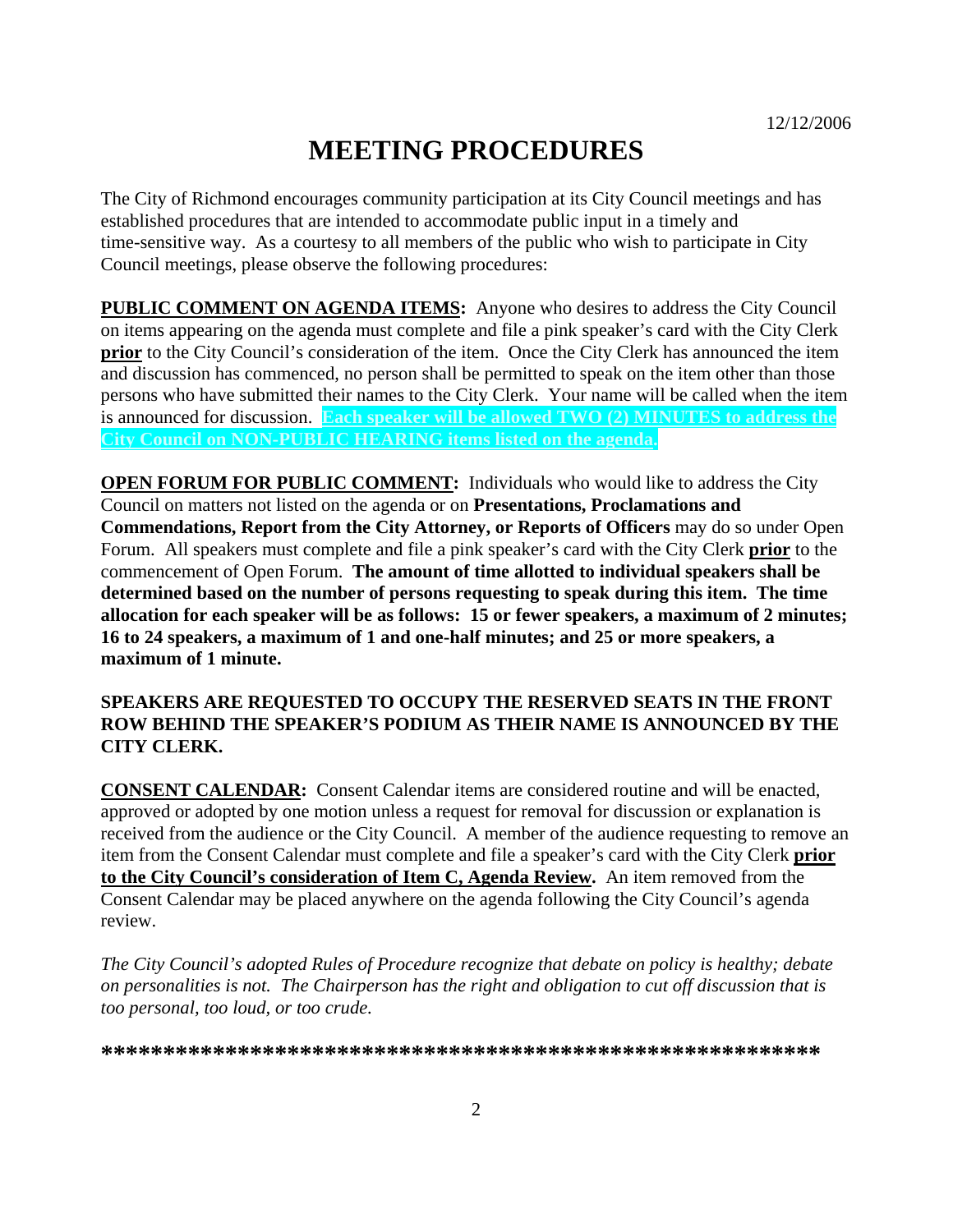## **Morning Open Session**

8:30 a.m.

## **A. ROLL CALL**

#### **B. PUBLIC COMMENT**

#### **C. ADJOURN TO CLOSED SESSION**

## **Closed Session**

Shimada Room of City Hall

## **A. CITY COUNCIL**

**CC A-1.** CONFERENCE WITH LEGAL COUNSEL - EXISTING LITIGATION (Subdivision [a] of Government Code Section 54956.9)

Techno Coatings, Inc. (Swinerton) v. City of Richmond

**CC A-2.** Public Employee Performance Evaluation (Government Code Section 54957.6)

Titles: City Attorney and City Clerk

**\*\*\*\*\*\*\*\*\*\*\*\*\*\*\*\*\*\*\*\*\*\*\*\*\*\*\*\*\*\*\*\*\*\*\*\*\*\*\*\*\*\*\*\*\*\*\*\*\*\*\*\*\*\*\*\*\*\*\*\***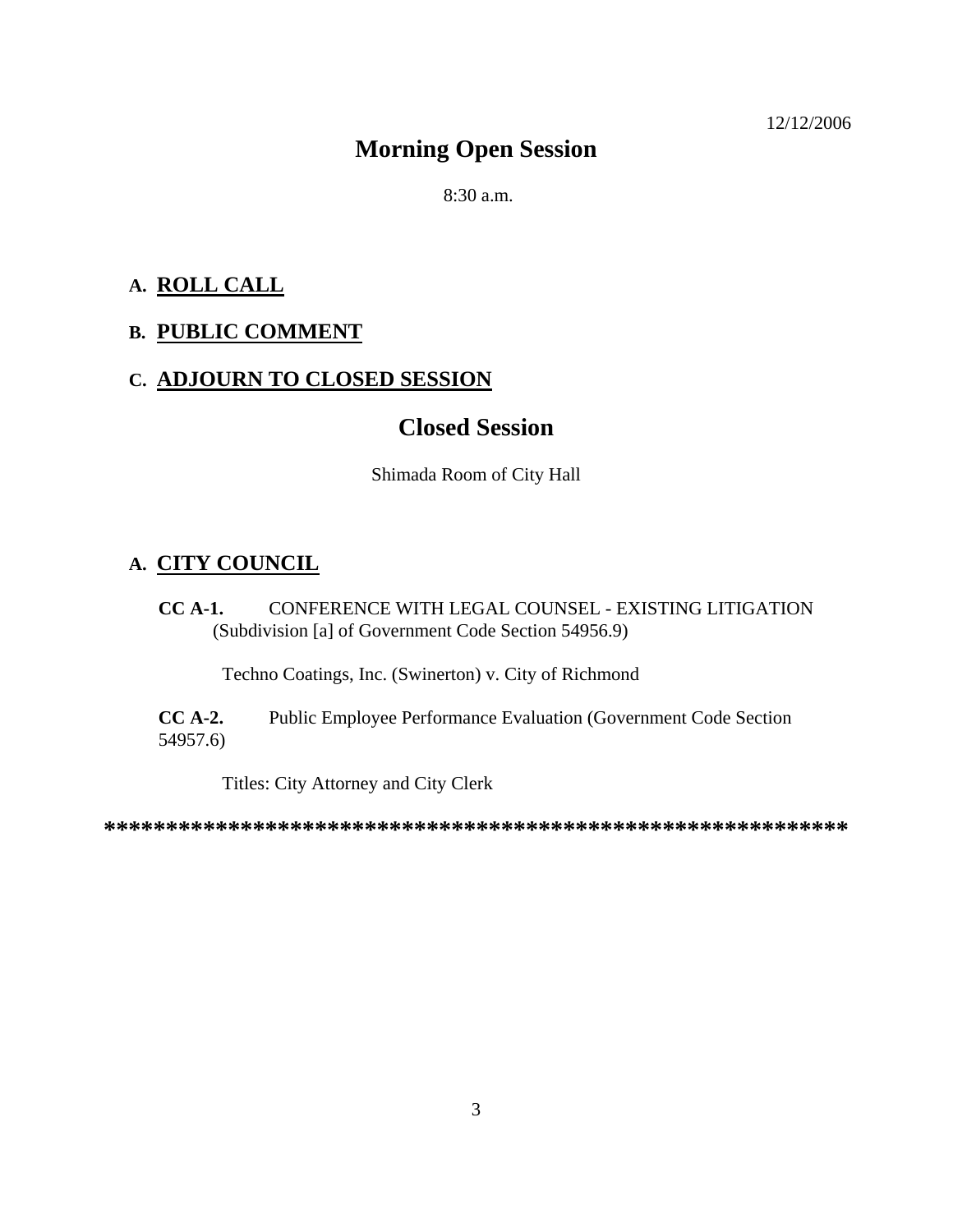## **Evening Open Session**

## **Richmond Community Redevelopment Agency**

5:30 p.m.

## **A. PLEDGE TO THE FLAG**

## **B. ROLL CALL**

## **C. STATEMENT OF CONFLICT OF INTEREST**

## **D. CONSENT CALENDAR**

- **D-1. APPROVE** a contract amendment with Overland, Pacific & Cutler, Inc., to add \$30,000 to an existing contract, for a total contract amount of \$105,000 and to extend the term of the contract from December 31, 2006, to December 31, 2007, to provide acquisition and relocation services in support of redevelopment projects - Richmond Community Redevelopment Agency (Steve Duran 307-8140).
- **D-2.** APPROVE minutes of the meeting held on November 14, 2006 City Clerk's Office (Diane Holmes 620-6513).

## **E. OPEN FORUM FOR PUBLIC COMMENT**

#### **F. ADJOURNMENT**

**\*\*\*\*\*\*\*\*\*\*\*\*\*\*\*\*\*\*\*\*\*\*\*\*\*\*\*\*\*\*\*\*\*\*\*\*\*\*\*\*\*\*\*\*\*\*\*\*\*\*\*\*\*\*\*\*\*\*\*\*** 

## **Joint Meeting of Richmond Community Redevelopment Agency/Richmond Housing Authority/City Council**

5:35 p.m.

## **A. ROLL CALL**

#### **B. STATEMENT OF CONFLICT OF INTEREST C. AGENCY/AUTHORITY/COUNCIL AS A WHOLE**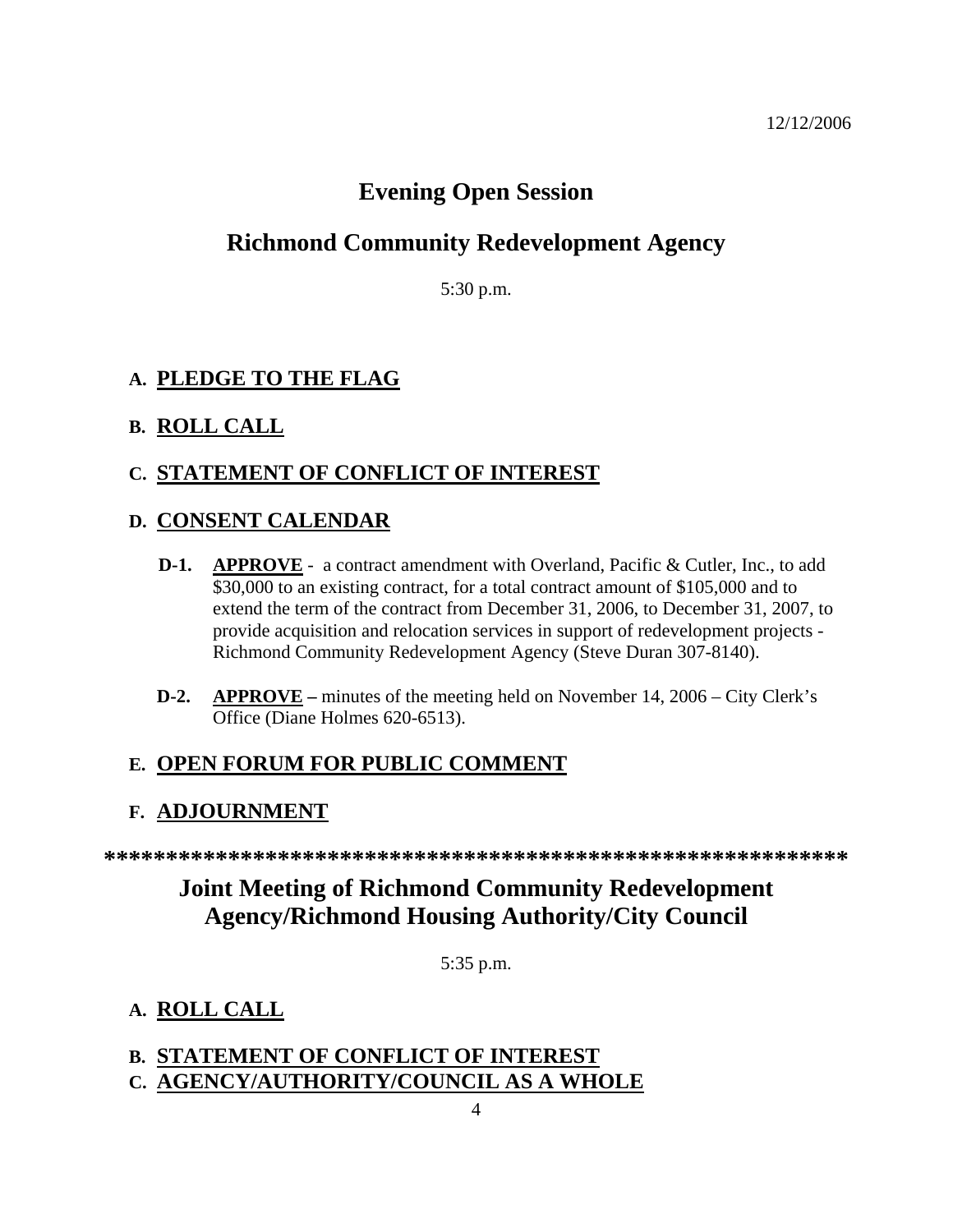**C-1.** Authorize the Executive Director of the Redevelopment Agency to convert seven moderate-income restricted for-sale homes to five market rate and two low-income restricted units at the Easter Hill site within the Hope VI Project, and notice a public hearing for an amendment to the Disposition and Development Agreement in regard to conversion of six moderate-income restricted for-sale units on the Cortez site to four market rate and two low-income units - Richmond Community Redevelopment Agency (Steve Duran 307-8140).

## **D. OPEN FORUM FOR PUBLIC COMMENT**

## **E. ADJOURNMENT**

**\*\*\*\*\*\*\*\*\*\*\*\*\*\*\*\*\*\*\*\*\*\*\*\*\*\*\*\*\*\*\*\*\*\*\*\*\*\*\*\*\*\*\*\*\*\*\*\*\*\*\*\*\*\*\*\*\*\*\*\*** 

## **Joint Meeting Richmond Community Redevelopment Agency/City Council**

5:50 p.m.

## **A. ROLL CALL**

## **B. STATEMENT OF CONFLICT OF INTEREST**

## **C. PUBLIC HEARING**

**C-1. ADOPT** the following resolutions for the 2007-2008 CDBG and HOME Programs:

(a) City Council resolution authorizing the Richmond Community Redevelopment Agency to administer the Consolidated Action Plan 2007-2008 for the CDBG and HOME Programs; and

(b) Redevelopment Agency resolution authorizing the administration and expenditure of the Consolidated Action Plan 2007-2008 for the CDBG and Home Programs - Richmond Community Redevelopment Agency (Steve Duran 307-8140).

## **D. CONSENT CALENDAR**

**D-1.** APROVE – minutes of the Joint Meeting held on November 14, 2006 – City Clerk's Office (Diane Holmes 620-6513).

## **E. OPEN FORUM FOR PUBLIC COMMENT**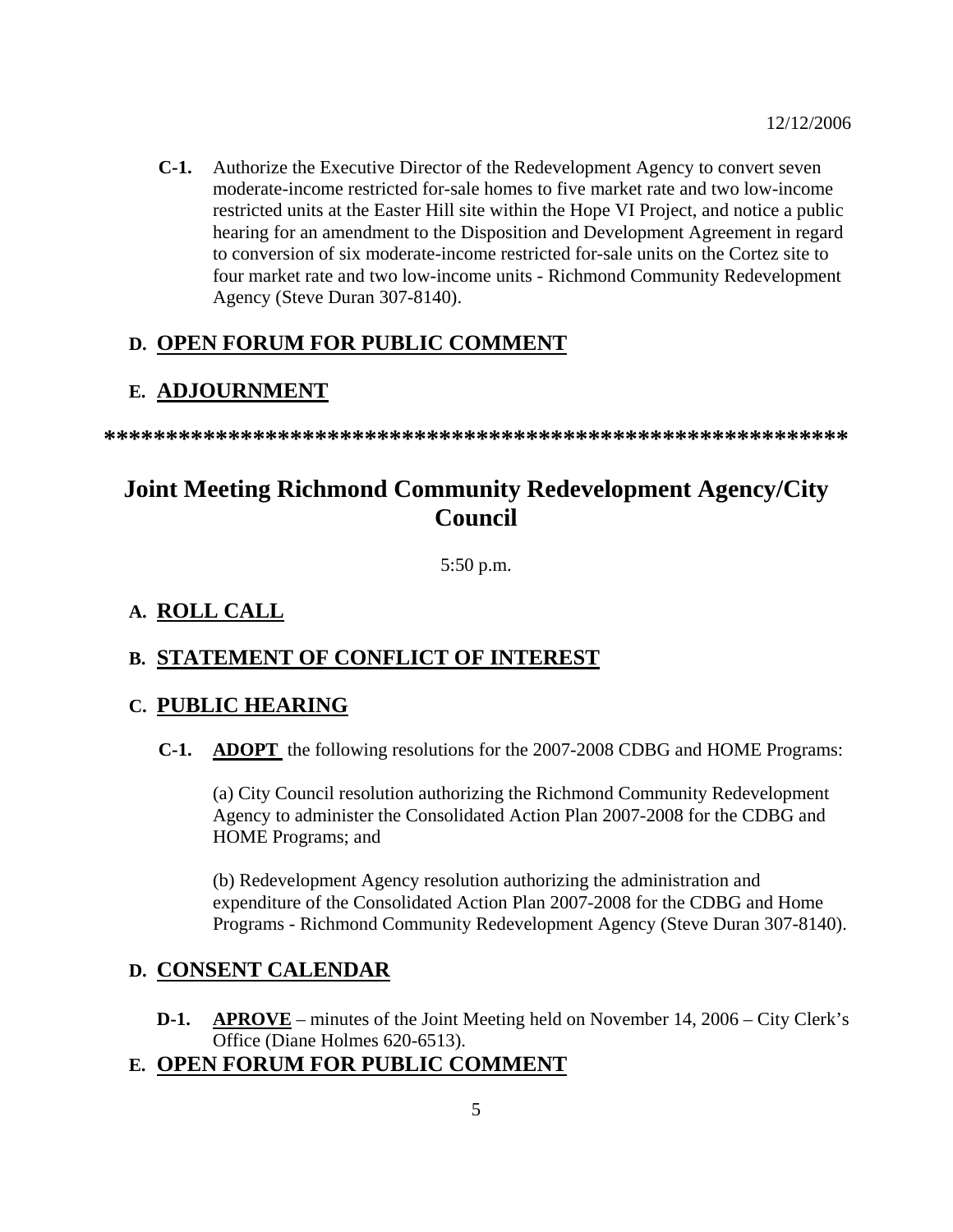#### **F. ADJOURNMENT**

**\*\*\*\*\*\*\*\*\*\*\*\*\*\*\*\*\*\*\*\*\*\*\*\*\*\*\*\*\*\*\*\*\*\*\*\*\*\*\*\*\*\*\*\*\*\*\*\*\*\*\*\*\*\*\*\*\*\*\*\*** 

## **CITY COUNCIL**

7:00 p.m.

#### **A. ROLL CALL**

#### **B. STATEMENT OF CONFLICT OF INTEREST**

**C. AGENDA REVIEW**

## **D. REPORT FROM THE CITY ATTORNEY OF FINAL DECISIONS MADE AND NON-CONFIDENTIAL DISCUSSIONS HELD DURING CLOSED SESSION**

#### **E. OPEN FORUM FOR PUBLIC COMMENT**

## **F. PRESENTATIONS, PROCLAMATIONS, AND COMMENDATIONS**

#### **G. CONSENT CALENDAR**

- **G-1. INTRODUCE AN ORDINANCE** amending Richmond Municipal Code Sections 9.20.150. and 9.20.155 to increase the solid waste collection rates to reflect a 2.48% change in the Consumer Price Index (CPI) - City Attorney's Office (John Eastman).
- **G-2. ADOPT A RESOLUTION**  certifying the Environmental Impact Report (EIR) adopting the Mitigation Monitoring and Reporting Program, and approving a General Plan Amendment for the Point Richmond Shores Project, and adopt the ordinance rezoning the project site to Planned Area (PA) District - Planning Department (Richard Mitchell 620-6706).
- **G-3. AUTHORIZE** amendment of the Existing Consultants List to add Aspen Environmental Group, Eichleay Engineers, Questa Engineering, and Steve Hurst, as approved consultants, for Planning Department technical studies - Planning Department (Richard Mitchell 620-6706).
- **G-4. ADOPT A RESOLUTION** authorizing the Staff to proceed with preparations to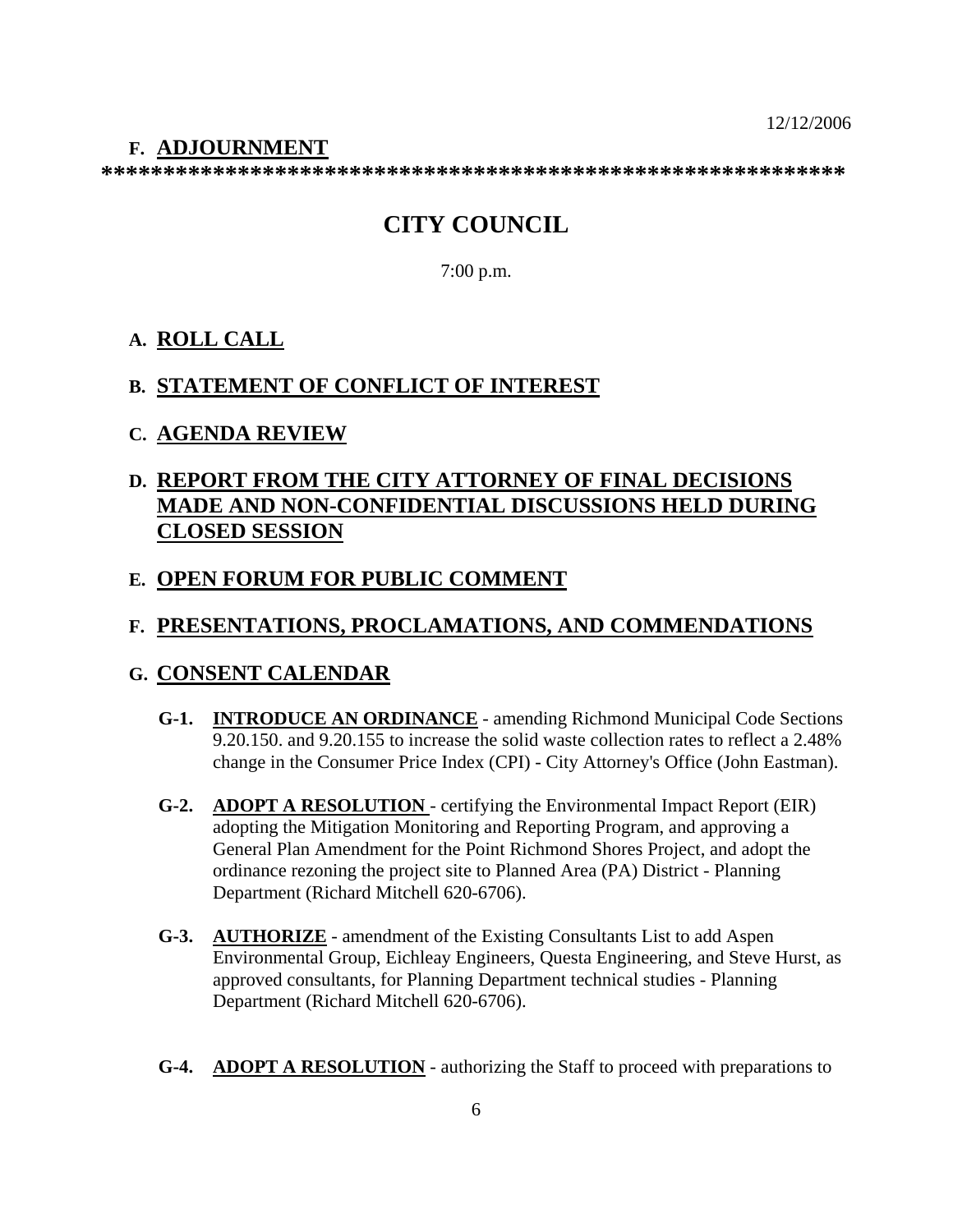enter into a Forward Interest Rate Swap Agreement with Bear Streams Capital Markets, and appoint bond counsel, financial advisor, and swap advisor - Finance Department (James Goins 60-6740).

- **G-5. ADOPT A RESOLUTION** renewing standing orders/outline agreements for technology related goods and services from various vendors in an amount not to exceed \$150,000 per year per vendor for fiscal years 2006-2007 and 2007-2008, or, if a Finance Committee meeting is scheduled prior to the December 19, 2006 City Council meeting, refer the matter to Finance - Information Technology (Sue Hartman 620-6874).
- **G-6. APPROVE** the extension of the Management Agreement with Stevedoring Services of America (SSA) for a period of two years, with three allowed one-year extensions, for an annual lease payment to the Port of \$1,472,000 - Port (Jim Matzorkis 215-4600).
- **G-7. ACCEPT** the work completed by Dutra Construction Company for the Inlet Dredging and Pavement Project at Port Potrero Marine Terminal. The work was completed on November 15, 2006, for a total amount of \$1,525,360 - Port (Jim Matzorkis 215-4600).
- **G-8. ADOPT A RESOLUTION** accepting a 15-foot wide utility easement from Marina Westshore Partners for the purpose of maintaining and operating an 8" sanitary sewer line across their property adjacent to Marina Way South - Engineering Department (Rich Davidson 307-8105).
- **G-9. INTRODUCE AN ORDINANCE** amending Section 2 of the City of Richmond Ordinance No. 25-06 N.S. setting forth City Council compensation so that the Mayor's salary complies with the City Charter and with AB 1234, Local Agencies: Compensation and Ethics - City Manager's Office (Bill Lindsay 620-6512).
- **G-10. ADOPT A RESOLUTION** increasing the City's current Living Wage effective January 1, 2007, from \$11.42 per hour to \$13.47 per hour for employees with medical benefits and from \$12.92 per hour to \$14.97 per hour for employees without medical benefits - Human Resources (Leslie Knight 620-6600).
- **G-11. APPROVE** appointments to the following commissions: Recreation and Parks Commission: Pamela Saucer-Bilbo, term expiring October 26, 2009; Arts and Culture Commission: Wende Heath, term expiring January 31, 2008 (completing an unexpired term) - Mayor Anderson (620-6503).
- **G-12. APPROVE** minutes of the meeting held on November 21, 2006 City Clerk's Office (Diane Holmes 620-6513).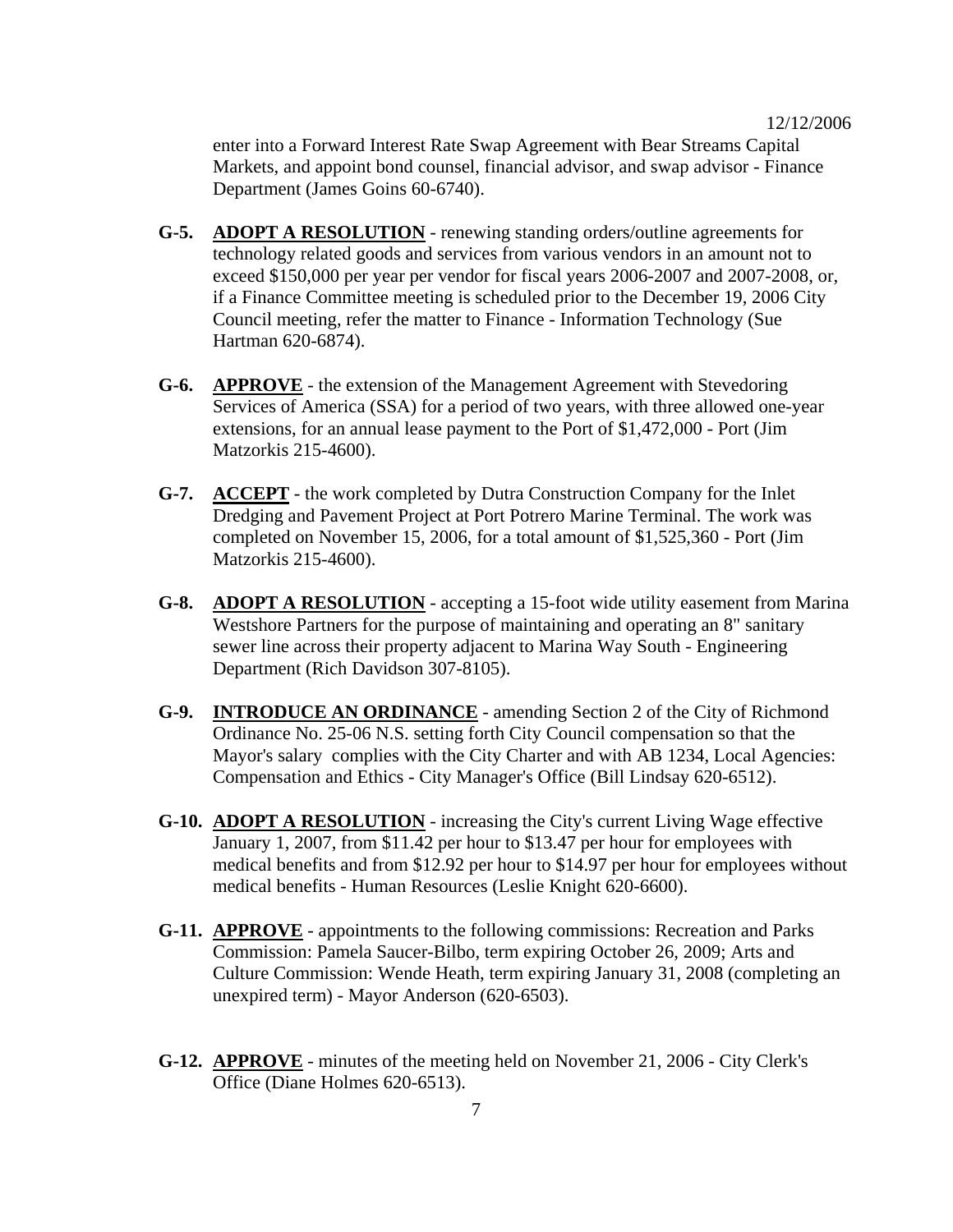#### **H. PUBLIC HEARINGS**

**H-1.** Adopt a resolution regarding the proposed issuance of revenue bonds on behalf of the California Autism Foundation (CAF) and approving a tax-exempt financing to be issued by the California Statewide Communities DEVELOPMENT AUTHORITY (CSCDA.) - Finance Department (James Goins 620-6740).

#### **I. RESOLUTIONS**

#### **J. ORDINANCES**

#### **K. COUNCIL AS A WHOLE**

- **K-1.** Discuss and consider recommending to Mayor-elect Gayle McLaughlin that she merge the Rules and Procedures Committee into one of the other two standing committees - Councilmember Rogers (867-5725).
- **K-2.** Review the amendments proposed by the Human Relations and Affirmative Action Commission ("HRAAC") to Chapter 3.38 of the Richmond Municipal Code to determine if they comply with the goals and intent of the Council. After review, direct staff as to the preparation of any proposed ordinances - City Manager's Office (Bill Lindsay 620-6512).
- **K-3.** Direct staff to fund previously authorized partial public financing of Richmond campaigns - Councilmember Rogers (867-5725).
- **K-4.** Direct staff to request a refund of the membership fees paid by the City of Richmond, Richmond Redevelopment Agency, and/or the Port of Richmond to the Richmond Chamber of Commerce and the Council of Industries - Councilmember Butt (236-7435).
- **K-5.** Adopt City Council Rules of Procedure and Order and direct staff to prepare a resolution for the December 19, 2006 City Council Meeting to adopt said rules – City Clerk's Office (Diane Holmes 620-6513)..

## **L. COMMUNICATIONS**

## **M. REPORTS OF OFFICERS: STANDING COMMITTEE REPORTS, REFERRALS TO STAFF, AND GENERAL REPORTS (INCLUDING**